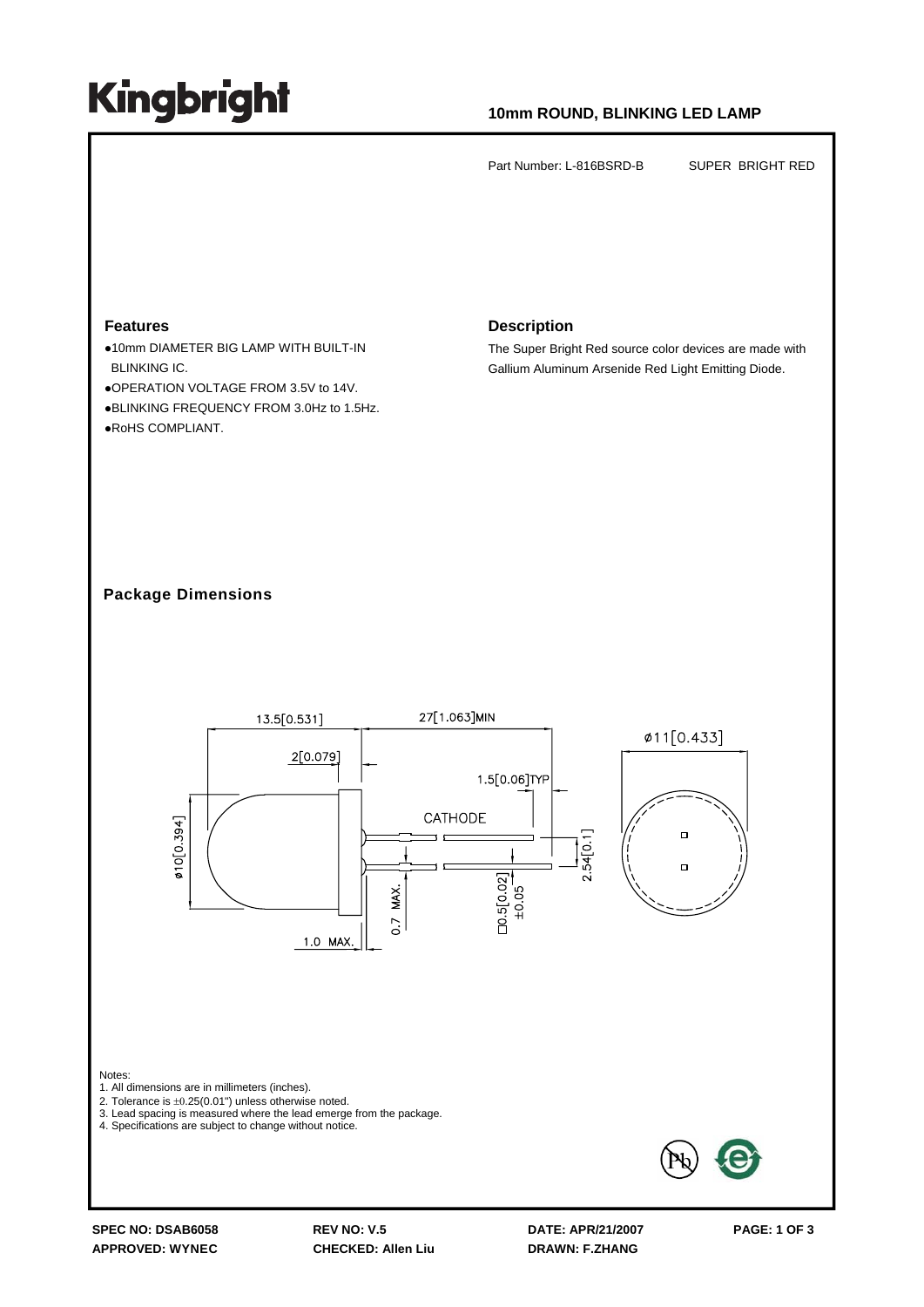## **Kingbright**

| <b>Selection Guide</b> |                           |                     |                      |      |                  |  |  |  |
|------------------------|---------------------------|---------------------|----------------------|------|------------------|--|--|--|
| Part No.               | <b>Dice</b>               | Lens Type           | Iv (mcd)<br>$V = 9V$ |      | Viewing<br>Angle |  |  |  |
|                        |                           |                     | Min.                 | Typ. | 201/2            |  |  |  |
| L-816BSRD-B            | SUPER BRIGHT RED (GaAIAS) | <b>RED DIFFUSED</b> | 110                  | 300  | $60^{\circ}$     |  |  |  |

Note:

1. θ1/2 is the angle from optical centerline where the luminous intensity is 1/2 the optical centerline value.

### **Electrical / Optical Characteristics at TA=25°C**

| Symbol               | <b>Parameter</b>         | <b>Device</b>              | Min. | Typ. | Max. | <b>Units</b> | <b>Test Conditions</b>     |
|----------------------|--------------------------|----------------------------|------|------|------|--------------|----------------------------|
| $λ$ peak             | Peak Wavelength          | <b>High Efficiency Red</b> |      | 660  |      | nm           |                            |
| λD                   | Dominant Wavelength      | <b>High Efficiency Red</b> |      | 640  |      | nm           |                            |
| $\Delta \lambda$ 1/2 | Spectral Line Half-width | <b>High Efficiency Red</b> |      | 20   |      | nm           |                            |
| IF                   | <b>Forward Current</b>   | <b>High Efficiency Red</b> | 8    | 22   |      | mA           | $Min:VF=3.5V$<br>Typ:VF=5V |
| <b>ISON</b>          | <b>Supply Current</b>    | <b>High Efficiency Red</b> |      | 8    |      | mA           | $VF = 3.5V$                |
| <b>ISON</b>          | <b>Supply Current</b>    | <b>High Efficiency Red</b> |      | 44   |      | mA           | $VF = 14V$                 |
|                      | <b>Blink Frequency</b>   | <b>High Efficiency Red</b> | 1.5  |      | 3    | Hz           | $VF = 3.5V - 14V$          |

### **Absolute Maximum Ratings at TA=25°C**

| <b>Parameter</b>             | <b>Super Bright Red</b>            | <b>Units</b> |  |  |  |
|------------------------------|------------------------------------|--------------|--|--|--|
| Power dissipation            | 310                                |              |  |  |  |
| <b>Forward Voltage</b>       | 14                                 | V            |  |  |  |
| Reverse Voltage              | 0.5                                | V            |  |  |  |
| <b>Operating Temperature</b> | $-40^{\circ}$ C To $+70^{\circ}$ C |              |  |  |  |
| Storage Temperature          | -40°C To +85°C                     |              |  |  |  |
| Lead Solder Temperature [1]  | 260°C For 3 Seconds                |              |  |  |  |
| Lead Solder Temperature [2]  | 260°C For 5 Seconds                |              |  |  |  |

Notes:

1. 2mm below package base.

2. 5mm below package base.